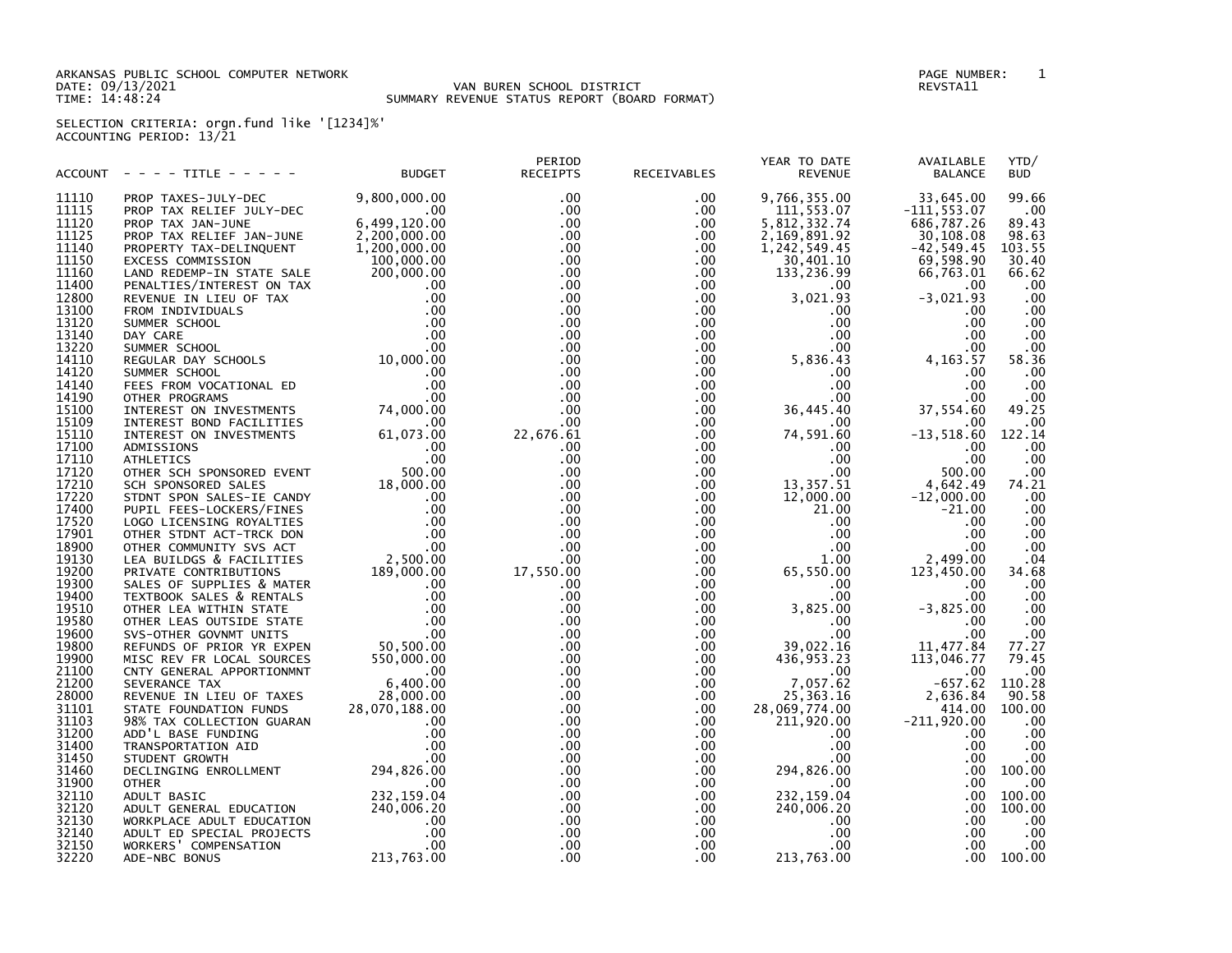ARKANSAS PUBLIC SCHOOL COMPUTER NETWORK PAGE NUMBER: 2 TIME: 14:48:24 SUMMARY REVENUE STATUS REPORT (BOARD FORMAT)

DATE: 09/13/2021 VAN BUREN SCHOOL DISTRICT REVSTA11

SELECTION CRITERIA: orgn.fund like '[1234]%' ACCOUNTING PERIOD: 13/21

|                | ACCOUNT - - - TITLE - - - - - - BUDGET RECEIPTS | PERIOD | RECEIVABLES | YEAR TO DATE<br>REVENUE | AVAILABLE<br><b>BALANCE</b><br>$\begin{array}{cccc} \text{VERR TO DATE} & \text{WATLABLE} & \text{YFD} \\ \text{RBLES} & \text{REVENTUE} & \text{BALAIME} & \text{YFD} \\ \text{LMEL S} & \text{REVENTUE} & \text{BALAIME} & \text{YFD} \\ \text{LMEL S} & \text{RALVILE} & \text{BALAIME} & \text{YFD} \\ \text{LMEL S} & \text{LMEV INILE} & \text{BALAIME} & \text{YFD} \\ \text{LMEL S} & \text{LMEV INILE} & \text{LMEV} \\ \text{LMEL S} & \text{LMEV} & \text{LMEV} \\ \$ | YTD/<br><b>BUD</b> |
|----------------|-------------------------------------------------|--------|-------------|-------------------------|----------------------------------------------------------------------------------------------------------------------------------------------------------------------------------------------------------------------------------------------------------------------------------------------------------------------------------------------------------------------------------------------------------------------------------------------------------------------------------|--------------------|
| 32221          |                                                 |        |             |                         |                                                                                                                                                                                                                                                                                                                                                                                                                                                                                  |                    |
| 32227          |                                                 |        |             |                         |                                                                                                                                                                                                                                                                                                                                                                                                                                                                                  |                    |
| 32229          |                                                 |        |             |                         |                                                                                                                                                                                                                                                                                                                                                                                                                                                                                  |                    |
| 32232          |                                                 |        |             |                         |                                                                                                                                                                                                                                                                                                                                                                                                                                                                                  |                    |
| 32239          |                                                 |        |             |                         |                                                                                                                                                                                                                                                                                                                                                                                                                                                                                  |                    |
| 32243          |                                                 |        |             |                         |                                                                                                                                                                                                                                                                                                                                                                                                                                                                                  |                    |
| 32250          |                                                 |        |             |                         |                                                                                                                                                                                                                                                                                                                                                                                                                                                                                  |                    |
| 32253          |                                                 |        |             |                         |                                                                                                                                                                                                                                                                                                                                                                                                                                                                                  |                    |
| 32255          |                                                 |        |             |                         |                                                                                                                                                                                                                                                                                                                                                                                                                                                                                  |                    |
| 32256          |                                                 |        |             |                         |                                                                                                                                                                                                                                                                                                                                                                                                                                                                                  |                    |
| 32260          |                                                 |        |             |                         |                                                                                                                                                                                                                                                                                                                                                                                                                                                                                  |                    |
| 32300          |                                                 |        |             |                         |                                                                                                                                                                                                                                                                                                                                                                                                                                                                                  |                    |
| 32310          |                                                 |        |             |                         |                                                                                                                                                                                                                                                                                                                                                                                                                                                                                  |                    |
| 32314          |                                                 |        |             |                         |                                                                                                                                                                                                                                                                                                                                                                                                                                                                                  |                    |
| 32330          |                                                 |        |             |                         |                                                                                                                                                                                                                                                                                                                                                                                                                                                                                  |                    |
| 32340          |                                                 |        |             |                         |                                                                                                                                                                                                                                                                                                                                                                                                                                                                                  |                    |
| 32350          |                                                 |        |             |                         |                                                                                                                                                                                                                                                                                                                                                                                                                                                                                  |                    |
|                |                                                 |        |             |                         |                                                                                                                                                                                                                                                                                                                                                                                                                                                                                  |                    |
| 32352<br>32355 |                                                 |        |             |                         |                                                                                                                                                                                                                                                                                                                                                                                                                                                                                  |                    |
|                |                                                 |        |             |                         |                                                                                                                                                                                                                                                                                                                                                                                                                                                                                  |                    |
| 32361<br>32370 |                                                 |        |             |                         |                                                                                                                                                                                                                                                                                                                                                                                                                                                                                  |                    |
|                |                                                 |        |             |                         |                                                                                                                                                                                                                                                                                                                                                                                                                                                                                  |                    |
| 32371          |                                                 |        |             |                         |                                                                                                                                                                                                                                                                                                                                                                                                                                                                                  |                    |
| 32381          |                                                 |        |             |                         |                                                                                                                                                                                                                                                                                                                                                                                                                                                                                  |                    |
| 32382          |                                                 |        |             |                         |                                                                                                                                                                                                                                                                                                                                                                                                                                                                                  |                    |
| 32414          |                                                 |        |             |                         |                                                                                                                                                                                                                                                                                                                                                                                                                                                                                  |                    |
| 32415          |                                                 |        |             |                         |                                                                                                                                                                                                                                                                                                                                                                                                                                                                                  |                    |
| 32430          |                                                 |        |             |                         |                                                                                                                                                                                                                                                                                                                                                                                                                                                                                  |                    |
| 32470          |                                                 |        |             |                         |                                                                                                                                                                                                                                                                                                                                                                                                                                                                                  |                    |
| 32473          |                                                 |        |             |                         |                                                                                                                                                                                                                                                                                                                                                                                                                                                                                  |                    |
| 32480          |                                                 |        |             |                         |                                                                                                                                                                                                                                                                                                                                                                                                                                                                                  |                    |
| 32710          |                                                 |        |             |                         |                                                                                                                                                                                                                                                                                                                                                                                                                                                                                  |                    |
| 32728          |                                                 |        |             |                         |                                                                                                                                                                                                                                                                                                                                                                                                                                                                                  |                    |
| 32790          |                                                 |        |             |                         |                                                                                                                                                                                                                                                                                                                                                                                                                                                                                  |                    |
| 32901          |                                                 |        |             |                         |                                                                                                                                                                                                                                                                                                                                                                                                                                                                                  |                    |
| 32912          |                                                 |        |             |                         |                                                                                                                                                                                                                                                                                                                                                                                                                                                                                  |                    |
| 32913          |                                                 |        |             |                         |                                                                                                                                                                                                                                                                                                                                                                                                                                                                                  |                    |
| 32915          |                                                 |        |             |                         |                                                                                                                                                                                                                                                                                                                                                                                                                                                                                  |                    |
| 32920          |                                                 |        |             |                         |                                                                                                                                                                                                                                                                                                                                                                                                                                                                                  |                    |
| 32924          |                                                 |        |             |                         |                                                                                                                                                                                                                                                                                                                                                                                                                                                                                  |                    |
| 32931          |                                                 |        |             |                         |                                                                                                                                                                                                                                                                                                                                                                                                                                                                                  |                    |
| 32941          |                                                 |        |             |                         |                                                                                                                                                                                                                                                                                                                                                                                                                                                                                  |                    |
| 32990          |                                                 |        |             |                         |                                                                                                                                                                                                                                                                                                                                                                                                                                                                                  |                    |
| 41900          |                                                 |        |             |                         |                                                                                                                                                                                                                                                                                                                                                                                                                                                                                  |                    |
| 42200          |                                                 |        |             |                         |                                                                                                                                                                                                                                                                                                                                                                                                                                                                                  |                    |
| 42300          |                                                 |        |             |                         |                                                                                                                                                                                                                                                                                                                                                                                                                                                                                  |                    |
| 43980          |                                                 |        |             |                         |                                                                                                                                                                                                                                                                                                                                                                                                                                                                                  |                    |
| 51100          |                                                 |        |             |                         |                                                                                                                                                                                                                                                                                                                                                                                                                                                                                  |                    |
| 51300          |                                                 |        |             |                         |                                                                                                                                                                                                                                                                                                                                                                                                                                                                                  |                    |
| 51800          |                                                 |        |             |                         |                                                                                                                                                                                                                                                                                                                                                                                                                                                                                  |                    |
| 51900          |                                                 |        |             |                         |                                                                                                                                                                                                                                                                                                                                                                                                                                                                                  |                    |
| 51999          |                                                 |        |             |                         |                                                                                                                                                                                                                                                                                                                                                                                                                                                                                  |                    |
| 52000          |                                                 |        |             |                         |                                                                                                                                                                                                                                                                                                                                                                                                                                                                                  |                    |
| 52200          |                                                 |        |             |                         |                                                                                                                                                                                                                                                                                                                                                                                                                                                                                  |                    |
| 52201          |                                                 |        |             |                         |                                                                                                                                                                                                                                                                                                                                                                                                                                                                                  |                    |